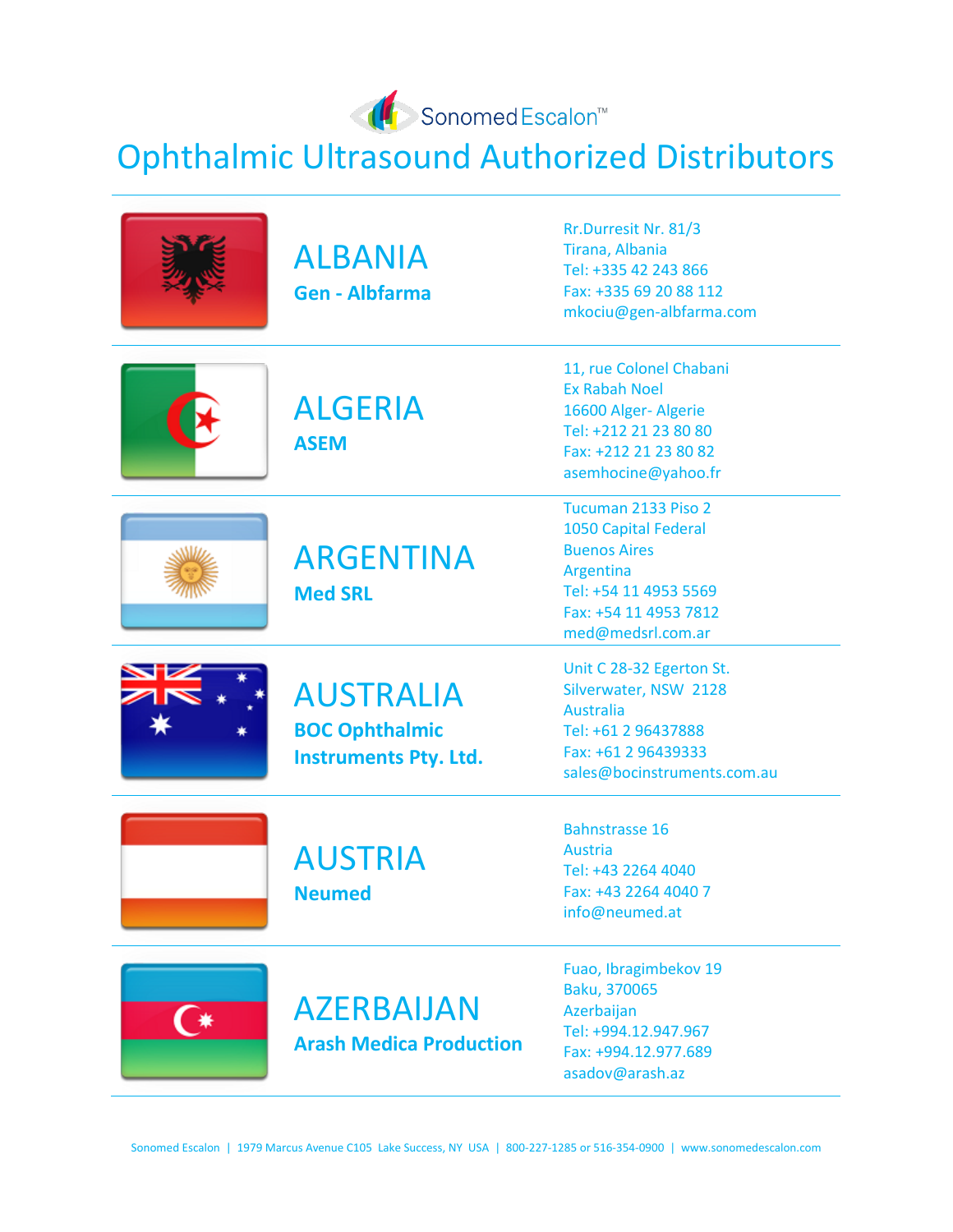| <b>BANGLADESH</b><br><b>Iris Enterprise</b>                                           | <b>Centre Point Concord</b><br>14A & 31A Tejkuni Para, Suite #12B<br>Farmgate, Dhaka 1215<br><b>Bangladesh</b><br>Tel: +880 2 9118196<br>Fax +880 2 911 9885<br>Sahapk1968@gmail.com |
|---------------------------------------------------------------------------------------|--------------------------------------------------------------------------------------------------------------------------------------------------------------------------------------|
| <b>BELGIUM</b><br><b>Simovision Byba</b>                                              | <b>Overijsesteenweg 87</b><br>3080 Tervuren<br><b>Belgium</b><br>Tel: +32 2 769 70 09<br>Fax: +32 2 768 12 46<br>ms@simovision.be                                                    |
| <b>BRAZIL</b><br><b>Medivision</b>                                                    | Ave Marques de Sao Vicente<br>446 CJ 1905<br>Sao Paolo 01139-000 Brazil<br>Tel: +55 11 3883 80650<br>Fax: +55 11 3883 8056<br>mgarofalo@medvision.com.br                             |
| <b>CAMBODIA</b><br><b>Medical Equipment &amp;</b><br><b>Electro-Technical Service</b> | #42, St. 230<br><b>Sangkat Phsar Doeukor</b><br>Khan Toul Kok, Phnom Penh<br>Cambodia<br>Tel: +855 23 883 118<br>Fax: +855 23 883 118<br>Jk.mees@gmail.com                           |
| <b>CANADA</b><br><b>Sonomed Escalon</b>                                               | <b>1979 Marcus Avenue</b><br>Lake Success, NY 11042<br><b>USA</b><br>Tel: 800-227-1285 or 516-254-0900<br>Fax: 516-354-5902<br>info@escalonmed.com                                   |
| <b>CHILE</b><br><b>IVENS S.A.</b>                                                     | Av. Los Leones Nº3028<br>Ñuñoa - Santiago - Chile<br>Casilla 2956 - Correo 21<br>Tel: (56-2) 2-3608000<br>Fax: (56-2) 2-3608102<br>ivens@ivens.cl<br>www.ivens.cl                    |
| <b>CHINA</b><br><b>Clinico Medical Instrument</b><br>(Shanghai) Co. Ltd.              | Room 710, Golden Bund Building<br>No. 160 Jiangchang West Road<br>Zhagbei District<br>Shanghai 200436<br>P.R. China<br>Tel: +86 021 56638559<br>james@clinico.com.tw                 |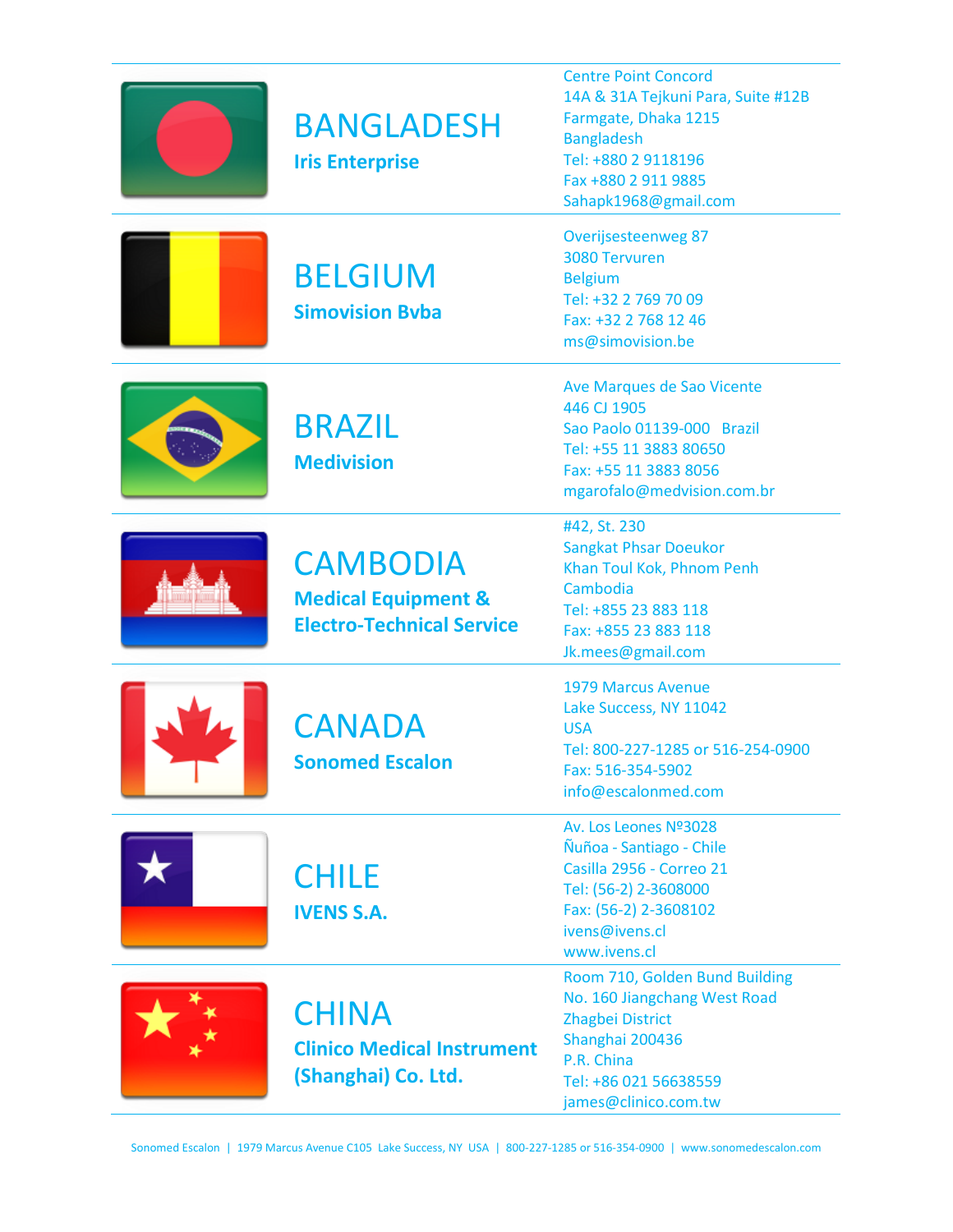| <b>COLOMBIA</b><br><b>Opimed</b>                             | Calle 97 #61-93<br>Bogota D.C.<br>Colombia<br>Tel: 622 6450<br>www.opimed.com.co                                                                                                   |
|--------------------------------------------------------------|------------------------------------------------------------------------------------------------------------------------------------------------------------------------------------|
| <b>COSTA RICA</b><br><b>Optilez Inc., S.A.</b>               | Leslie Heilbron, Ger. Administrativo<br>San Jose<br><b>Costa Rica</b><br>Tel: 506 2256 4073 or 506 2256 1822<br>Fax:: 506 2256 3139<br>Mob: 506 8385 1575<br>L_optilez@racsa.co.cr |
| <b>CZECH</b><br><b>REPUBLIC</b><br><b>Bulletin.cz s.r.o.</b> | Lipová 724<br>250 88 Čelákovice<br><b>Czech Republic</b><br>Telephone +420 608 027 094<br>info@bulletin.cz                                                                         |
| <b>EGYPT</b><br><b>Medi Tec Egypt</b>                        | <b>28 Morad Street</b><br><b>Giza Cairo</b><br>Egypt<br>Tel: +20 2 35717844<br>Fax: +20 2 35728717<br>meditecegypt@yahoo.com                                                       |
| <b>EL SALVADOR</b><br><b>Electromed SA</b>                   | <b>Blvd. Tutuniohapa Condominio</b><br>Medico #328 y Diagonal Dr Romeo<br>Local #16<br><b>San Salvador</b><br><b>El Salvador</b><br>Tel: +503 2131 7523<br>electromedsa@gmail.com  |
| <b>FRANCE</b><br><b>EDC Lamy SARL</b>                        | 131 Rue Florent Evrard<br><b>F-62220 Carvin</b><br><b>France</b><br>Tel: +33 975 364 448<br>dominique.lamy13@orange.fr                                                             |
| <b>GERMANY</b><br><b>MEyeTech GmbH</b>                       | In der Paschenburg 2<br>37181 Hardegsen<br><b>Germany</b><br>Tel: +49 5505 9997549<br>mmehnert@meye-tech.com                                                                       |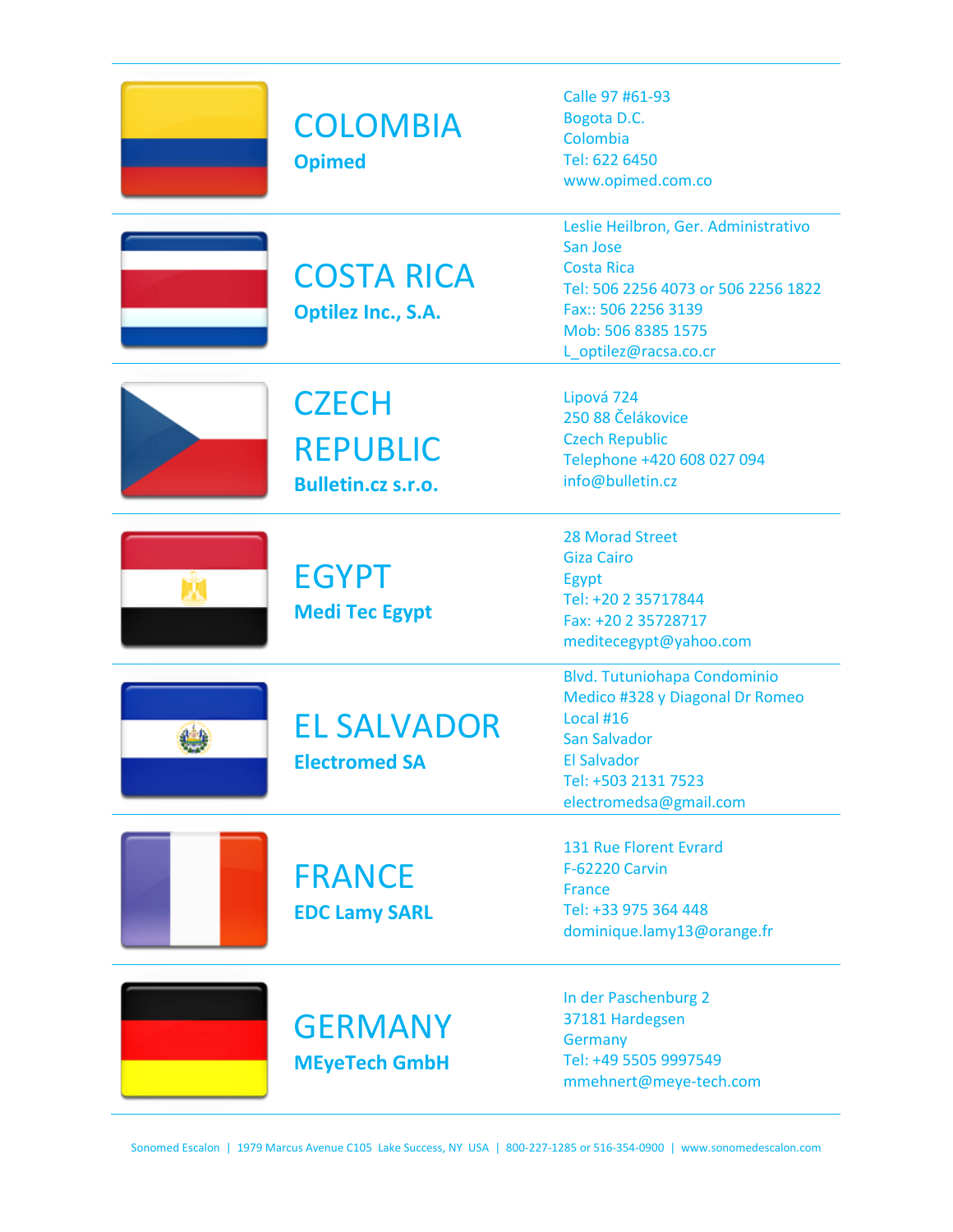| <b>GREECE</b><br><b>MIDI Medical</b>                         | Asimakopoulou str. 7<br><b>115 24 Athens</b><br>Greece<br>Tel: +30 210 699 5830<br>Fax +30 210 699 7379<br>dimitrist@midimedical.gr                                                      |
|--------------------------------------------------------------|------------------------------------------------------------------------------------------------------------------------------------------------------------------------------------------|
| <b>HONG KONG</b><br><b>Clinico Instrument Co. Ltd.</b>       | Rm 705, Billion Trade Centre<br>No. 31 Hung To Road<br><b>Kung Tong, Kowloon</b><br><b>Hong Kong</b><br>Tel: +852 2749 5000<br>Fax: +852 2242 4589<br>francis@clinico.com.tw             |
| <b>HUNGARY</b><br><b>Medicontur</b>                          | Csorsz str. 13<br>H-1123, Budapest<br><b>Hungary</b><br>Tel: +36 1 214 20 32<br>Fax +36 1 214 20 26<br>elogabor@medicontur.hu                                                            |
| <b>INDIA</b><br><b>Ascon Medical Instruments</b><br>Pvt Ltd. | No:50/139, Seven Hills Avenue<br>Poonamallee Road, Ekkattuthangal<br>Chennai - 600 097 India<br>Tel: +91 (0) 44 22254420 or 22254421<br>Fax +91 (0) 44 22254432<br>sales@asconmedical.in |
| <b>INDIA</b><br><b>National Industrial</b><br><b>Company</b> | 802 Manjusha, 57 Nehru Place<br><b>New Delhi 110 019</b><br>India<br>Tel: +91 11 26219564<br>Fax +91 114 160 7112<br>national@ndf.vsnl.net.in                                            |
| <b>INDIA</b><br><b>Solar Opto-Medic</b>                      | A 501, Infinity, Nr. Ramada Hotel<br>Corporate Road, Prahladnagar,<br>Ahmedabad 380015 India<br>Tel: +91 281 2468114<br>Fax +91 281 2468114<br>dilipworah@yahoo.co.in                    |
| <b>INDIA</b><br><b>Modern Surgical</b>                       | 101/A Chittaranjan Avenue<br>Kolkata - 700 073 West Bengal, India<br>Tel: +91 33 2237-9829<br>Tel: +91 33 2236-4957<br>www.modernsurgical.com<br>info@modernsurgical.com                 |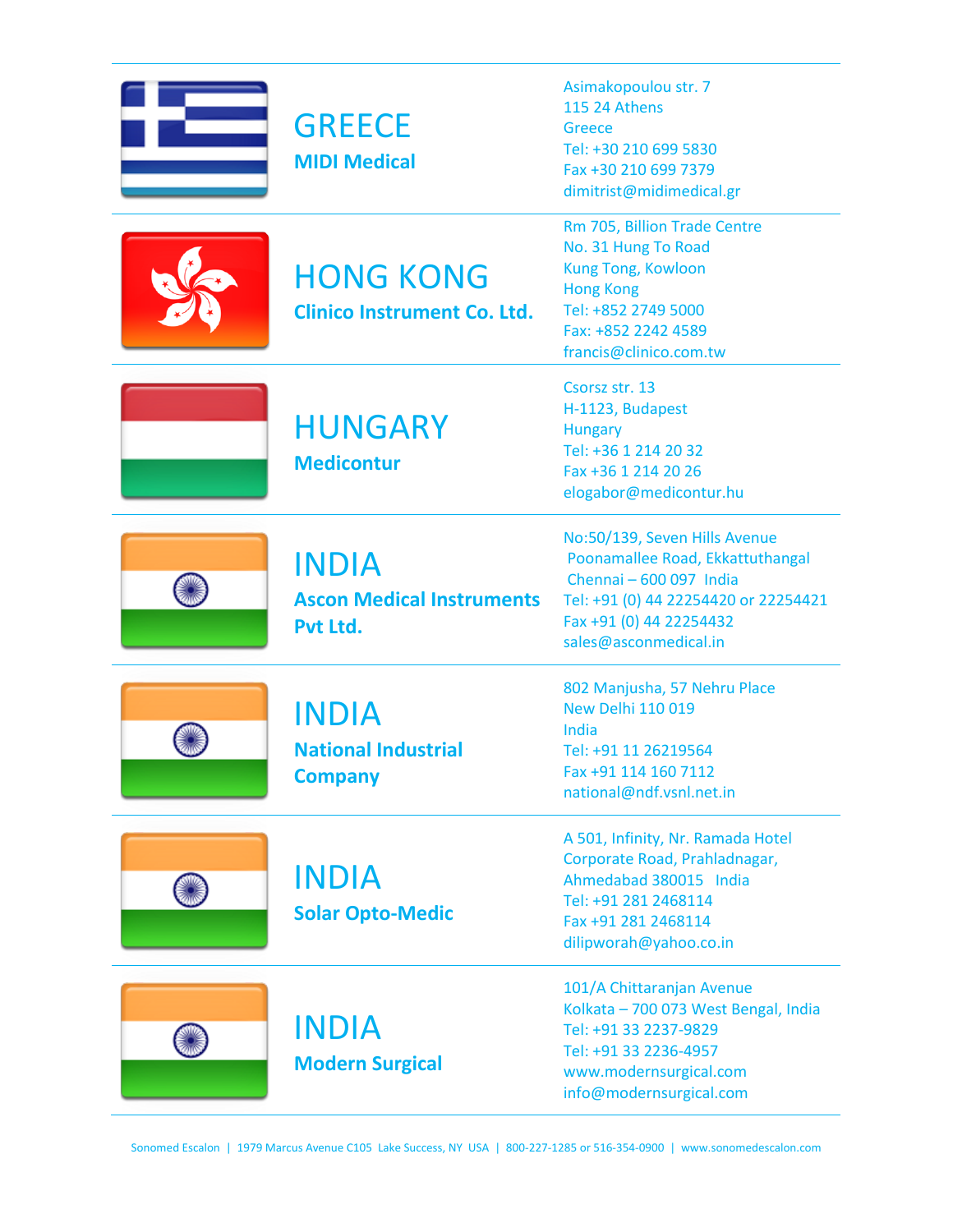|           | <b>INDONESIA</b><br><b>Triastri Meditama</b>                         | Jalan Industri Raya No. 9-11<br><b>Block R-41</b><br>Jakarta Pusat 10720<br>Indonesia<br>Tel: +62 21 626 0637<br>Fax: +62 21 626 0638<br>albert@triastri.com        |
|-----------|----------------------------------------------------------------------|---------------------------------------------------------------------------------------------------------------------------------------------------------------------|
|           | <b>IRAN</b><br><b>Tavana Abzar Parto</b>                             | #6, 4 <sup>th</sup> Ave, Vozara Blvd<br>Tehran, Iran<br>Tel: (+98-21) 88721116, 88707065<br>www.tavana-abzar-parto.com<br>Hamid.Okhovat@Tavana-Abzar-Parto.com      |
| نالله ناک | <b>IRAQ</b><br><b>Raybal Medical Supplies</b><br><b>Co. W.L.L.</b>   | Shmessani, Prince Shaker Bin Zaid<br><b>Street Hisham Center 1st floor</b><br>Amman<br>11196 JORDAN p.o. Box 961090<br>Tel: +962 6 56 888 40/41<br>sales@raybal.com |
|           | <b>ISRAEL</b><br><b>Tradis Gat Ltd.</b>                              | P.O. BOX 7775<br>Petach Tikvah 49170<br><b>Israel</b><br>Tel: +972 3 92 33 345<br>Fax: +972 3 92 31 233<br>dorongat@tradisgat.com                                   |
|           | <b>ITALY</b><br><b>Alfa Intes Srl</b>                                | 80026 Caroria (NA) Italy<br>Tel: +39 08 11 95 27 055<br>Fax: +39 08 11 95 27 067<br>info@alfaintes.it<br>www.alfaintes.com                                          |
|           | <b>JAPAN</b><br>Nikon Healthcare Japan Inc.                          | 4-7 Kaguracho Nishinomiya<br>Hyogo 662-0977<br>Japan<br>Tel: +81 798 267889<br>Fax: +81 798 267858<br>NHCJ-GBiz@nikonoa.net<br>www.nhcj.nikon.com                   |
|           | <b>JORDAN</b><br><b>Raybal Medical Supplies</b><br><b>Co. W.L.L.</b> | Shmessani, Prince Shaker Bin Zaid<br><b>Street Hisham Center 1st floor</b><br>Amman<br>11196 JORDAN p.o. Box 961090<br>Tel: +962 6 56 888 40/41<br>sales@raybal.com |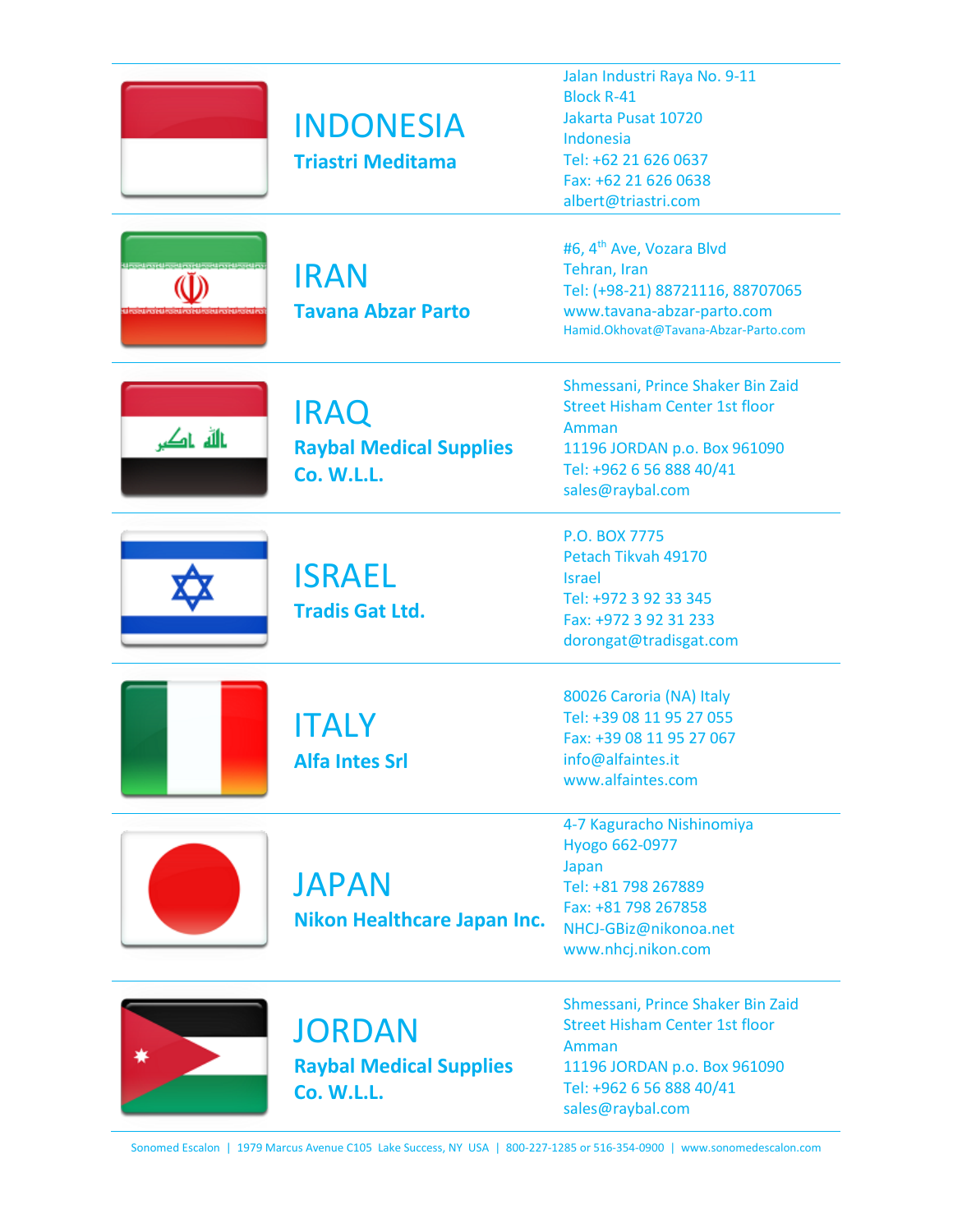



050009, 305 A Bogenbay Batyr Str., Almaty, Republic of Kazakhstan Tel: +7 727 256 08 41 Fax: +7 727 256 05 46



**KOREA Jiwon Medical Co. Ltd.** Jiwon Bldg. 771-17 Yeoksam-dong Kangnam-ku, Seoul 135-080 Korea Tel: +82 2 5421226 Fax: +82 2 5489958 sehyoon@jiwonmedical.com.kr

315/315, Wara Center

Kuwait



KUWAIT **Grouptek**

Tel: +965 248 4 8502 Fax: +965 2484 8403 medical@grouptek.com No. 218 Lao-Thai Road

Canada Dry Street, Industrial Shuwaik,



LAOS **Great Pharmed Sole Co. Ltd.**

Vientiane Capital Lao PDR Tel: +856 (21) 319038 vera.laoscitec@gmail.com

LEBANON **Hage Medical s.a.r.l.**

Dora Tripoli Street Dedeyan Center 7<sup>th</sup> Floor Beirut, Lebanon Tel: +961 1 254 515 Fax: +961 1 254 595 info@hagemedical.com

**LIBYA El-Noman Group**

LITHUANIA **Kavita**

PO Box 1040 Tripoli Libya Tel: +218 (21) 335 1196 Fax: +218 (21) 335 1195 info@elnomangroup.com

Gamyklos g. 48 LT-89104, Mažeikiai Lithuania Tel +370 685 33969 Fax +370 443 jurgita@kavita.com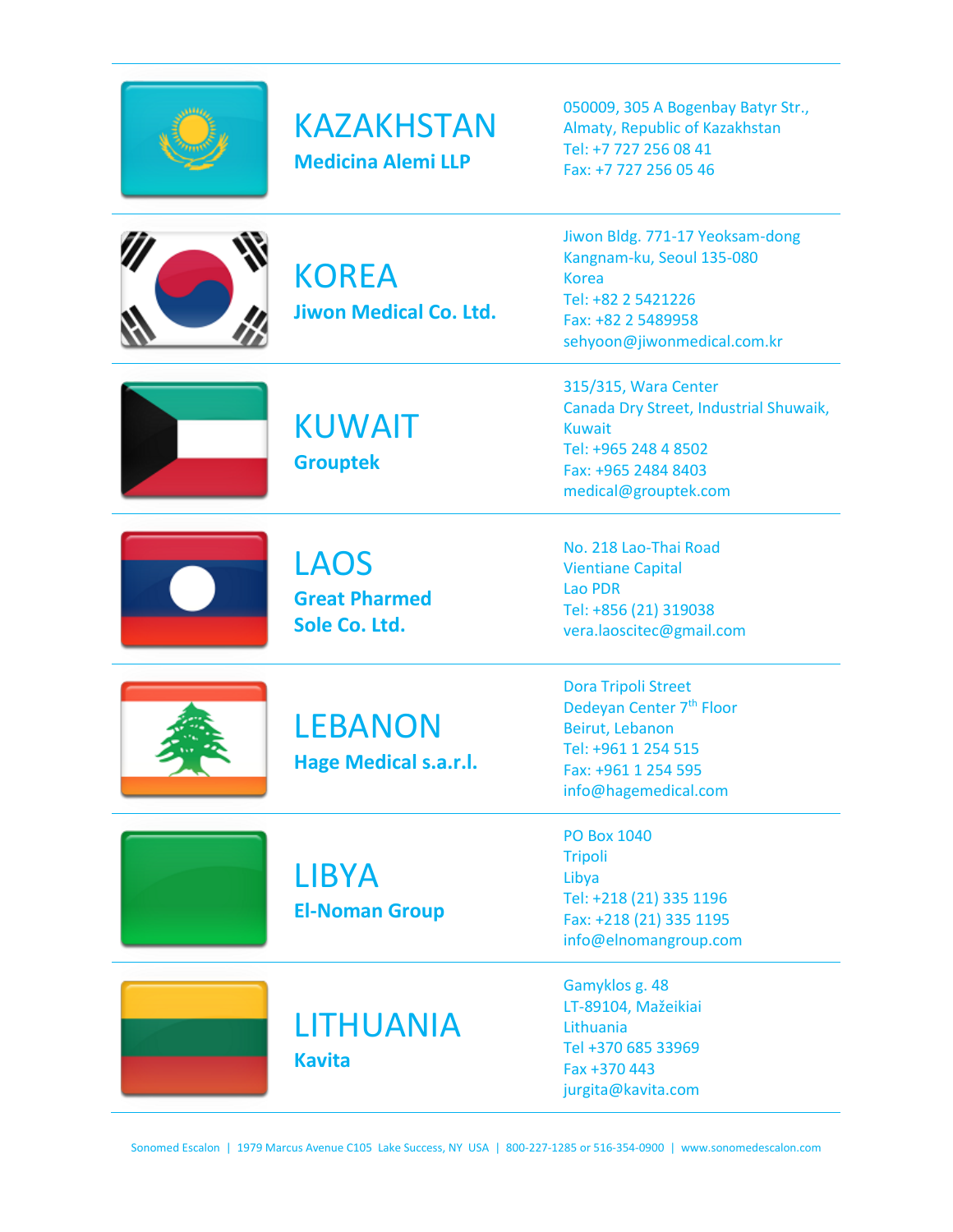| <b>MALAYSIA</b><br><b>Mandarin Opto-Medic Co.</b><br>Pte. Ltd.   | <b>30 Kaki Bukit Crescent</b><br>Kaki Bukit Techpark 1<br>416261 Singapore<br>Tel: +65 6747 8777<br>Fax: +65 6747 9444<br>cjong@mandarinoptomedic.com                             |
|------------------------------------------------------------------|-----------------------------------------------------------------------------------------------------------------------------------------------------------------------------------|
| <b>MEXICO</b><br>Arfamex S.A. de C.V.                            | <b>Maremoto 53</b><br>Col. Jardines del Pedregal<br>Mexico City, C.P. 01900<br><b>Mexico</b><br>Tel: +52 555 135 66522<br>Fax: +52 555 135 6646<br>antonio.rodriquez@arfamex.com  |
| <b>MONGOLIA</b><br><b>Inter Science LLC</b>                      | <b>Bayan Zurkh District</b><br>Peace Avenue - 46<br>Ulaanbaatar - 13381<br><b>Mongolia</b><br>Tel: +976 (7015) 8003<br>Fax: +976 (7015) 8001<br>margad-erdene@interscience.mn     |
| <b>MOROCCO</b><br><b>Promu</b>                                   | 14-16 rue Lavoisier,<br>Quartier des Hopitaux 20100<br>Casablanca, Morocco<br>Tel: +212 522 86 59 40/41<br>Fax: +212 522 86 59 43<br>promu@menara.ma                              |
| <b>MYANMAR</b><br><b>Vision Care Co. Ltd.</b>                    | 86 Hledan Street,<br>Lanmadaw Township,<br><b>Yangon 11131</b><br><b>Myanmar</b><br>Tel: +95 1 228879 / 221661<br>visioncarecompany@visioncarecompany.com                         |
| <b>NEPAL</b><br><b>Biomed International Pvt.</b><br>Ltd.         | 127 Gairidhara<br><b>Behind Police HQ</b><br>Kathmandu 44600<br><b>Nepal</b><br>Tel: +977 1 4436544 / 4436806<br>Fax: +977 1 4436538<br>info@biomednepal.com<br>biomed@mos.com.np |
| <b>THE</b><br><b>NETHERLANDS</b><br><b>Medical Workshop b.v.</b> | Rijksstraatweg 40<br>3454 JC DeMeern<br><b>Holland</b><br>Tel: +31 30 66 65 522<br>Fax: +31 66 63 356<br>ruud.veldhuizen@medicalworkshop.nl                                       |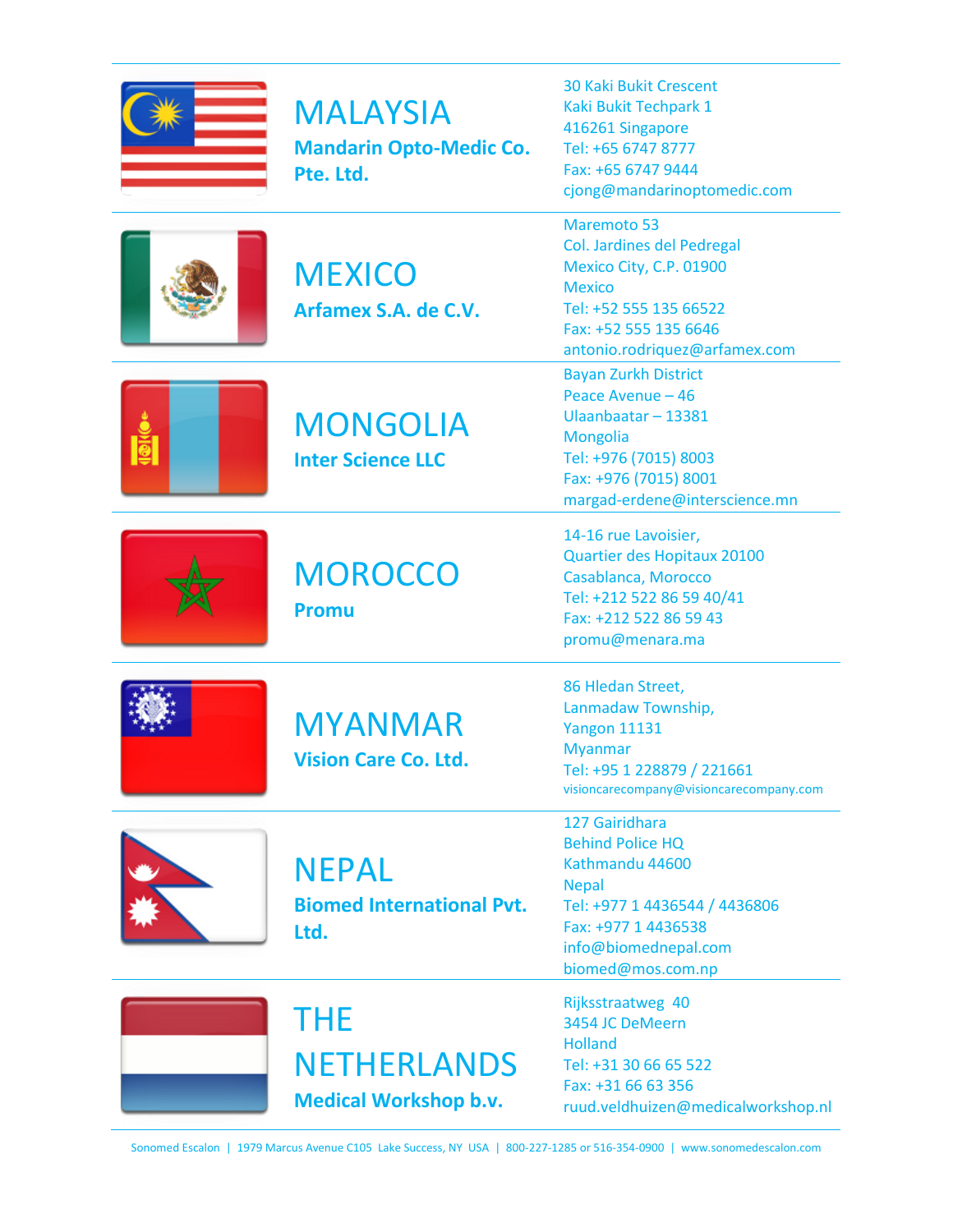| <b>NEW ZEALAND</b><br><b>Ophthalmic Instruments</b><br>Co.         | Porana Business Park, Unit 12<br>77 Porana Road Wairau Valley<br>Auckland 0627<br><b>New Zealand</b><br>Tel: +64 9 4430072<br>Fax: +64 9 4430225<br>info@oic.co.nz |
|--------------------------------------------------------------------|--------------------------------------------------------------------------------------------------------------------------------------------------------------------|
| <b>PAKISTAN</b><br>Haji S. Amir Din & Sons                         | 305-A Upper Mall<br>Lahore, Pakistan 5400<br>Tel: +92 42 3579 2270<br>Fax: +92 42 3579 2269<br>musleh@ameerdin.com.pk                                              |
| <b>PALESTINE</b><br>Lemix Co. Ltd.                                 | Eng. Jamil Nouzha<br>Al-Berih, Silwadi Bldg F2/5<br><b>Palestine</b><br>Tel: +972 2 2404882<br>Fax: +972 2 2403883<br>Mob: +972 599 427209                         |
| <b>PERU</b><br><b>Visual Technology SAC</b>                        | Av. El Carmen 377 dpto 402<br><b>Urb San Roque Surco</b><br>Lima<br>Peru<br>Tel: +51 1 797 3442<br>paulhildago@usa.com                                             |
| <b>PHILIPPINES</b><br><b>Medilight Inc.</b>                        | <b>11B April Street</b><br><b>Bahay Toro</b><br>Quezan City 1106<br><b>Philippines</b><br>Tel: +63 2 929 4784<br>emman.lavarias@medilight.com                      |
| <b>POLAND</b><br><b>Bogdani Sp. Zo.o</b>                           | Ul. Gornoslaska 6<br>Zawiercie 42-400<br>Poland<br>Tel: +44 326 722 800<br>Fax: +44 326 722 800<br>jwolski@bogdani.pl                                              |
| PORTUGAL<br><b>Oftaldata Productos Para</b><br><b>Oftalmologia</b> | Av. S. Miguel n° 296 Atelier 5<br>Carcavelos 2775-750<br>Portugal<br>Tel: +351 21 453 44 23<br>Fax: +351 21 453 44 27<br>comercial@oftaldata.pt                    |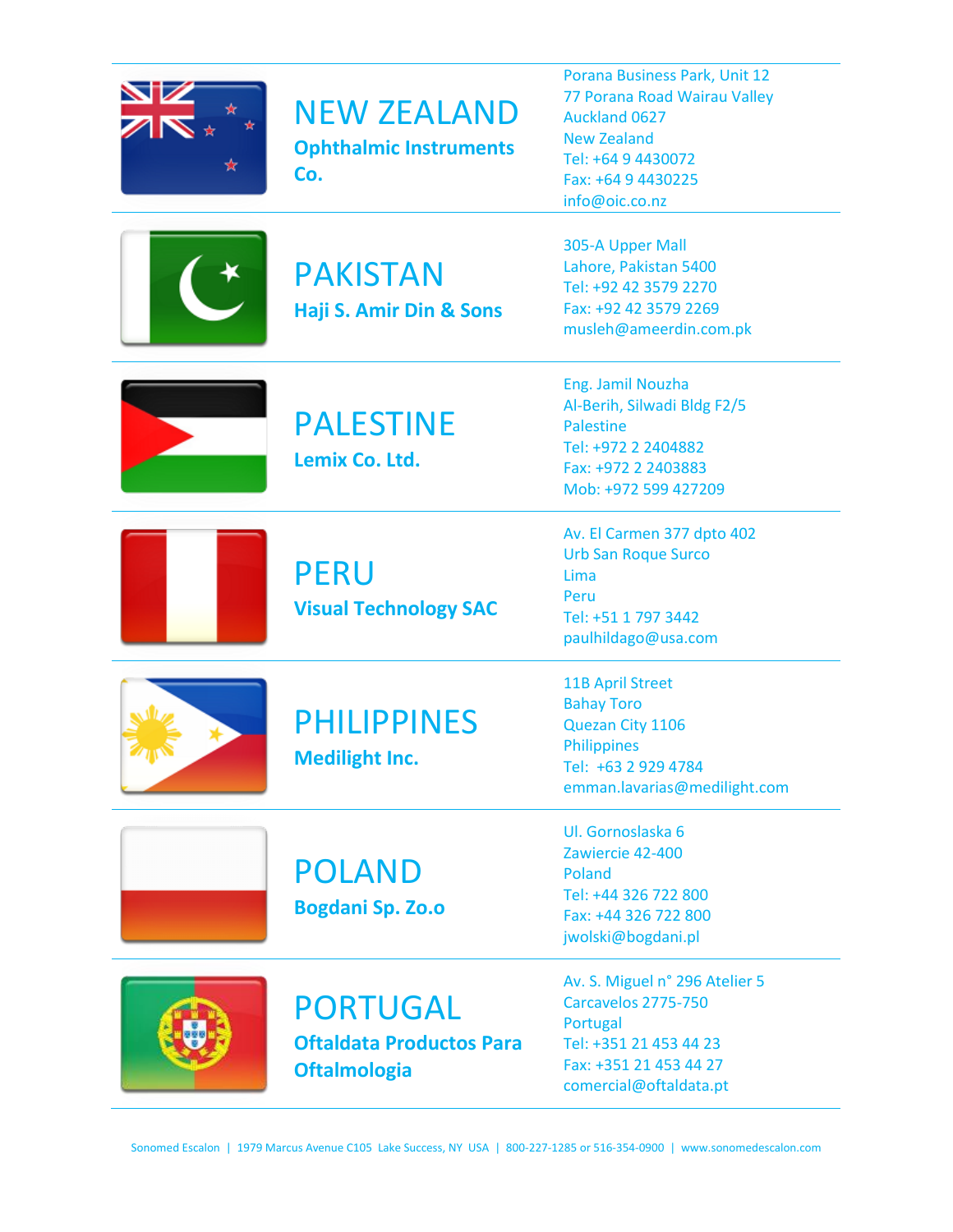## PUERTO RICO

**Eye Tech**

**Qatar** 

**Qish Medical**

Box 9370 Carolina PR 00988 Puerto Rico Tel: +787 752 4164 Fax: +787 768 7364 boblee@onelinkpr.net

Al-Jazira Al-Arabiya Street Madinat Khalifa South Doha – State of Qatar Tel: +974 40178616 Fax: +974 44122704 www.qishmedical.com

ROMANIA **Spectra Vision SRL**

7th Tibles Alle, 6th District 020233 Bucuresti Romania Tel: +40 722 297 193 www.spectravision.ro office@spectravision.ro

RUSSIA **JaMP Japanese Medical Products**

41, Vernadskogo pr., 117981 Moscow Russia Tel: +70 095 432 38 00 Fax: +70 095 430 84 88 orh@jamp.ru

 $332113$ 

### SAUDIA ARABIA

**Al Basar for Medical Supplies**

**SERBIA** 

**Hapel**

Takassusi St. P.O. Box 59 Riyhadh 11323 Kingdom of Saudi Arabia Tel: +966 1 461 6122 Fax: +966 5037 10727 info@albasarmed.com

Opp. Side of Euromarche,

Zrmanjska 10 11000 Beograd Serbia Tel: + 381 11 35 498 35 Fax:+ 381 11 35 592 47 hapel@eunet.rs



#### SINGAPOPRE **Mandarin Opto-Medic Co. Pte. Ltd.**

30 Kaki Bukit Crescent Kaki Bukit Techpark 1 416261 Singapore Tel: +65 6747 8777 Fax: +65 6747 9444 cjong@mandarinoptomedic.com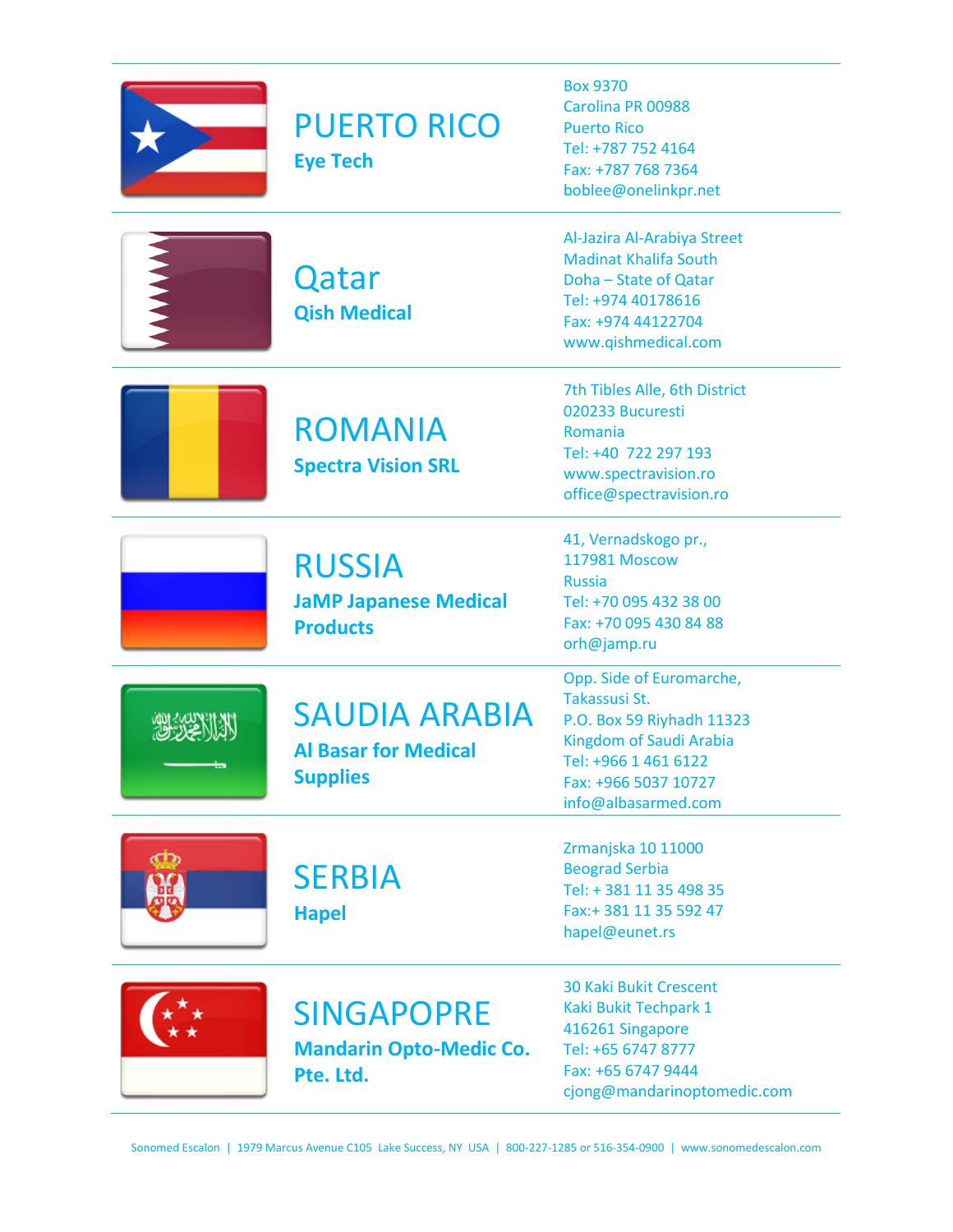

**SLOVAK** REPUBLIC **Bulletin.cz s.r.o.**

Lipová 724 250 88 Čelákovice Czech Republic Telephone +420 608 027 094 info@bulletin.cz

SOUTH AFRICA **Eurotech Optical Huvits**

P.O. Box 13893 Laudium 0037, Pretoria, South Africa Tel: +012 370 4175/1339 Fax: +012 370 1557 sales@eurotechoptical.com

Poligono Indust. Gran Via Sur

**SPAIN OftalTech**

SWEDEN

**MikronMed AB**

**SWEDEN** 

**Tavana Abzar Parto**

THAILAND

**New Eye Co. Ltd.**

L'Hospitalet de Llobregat 08908 Barcelona Spain Tel: +34 93 289 62 70 Fax: +34 93 289 59 24 compras2@oftaltech.com

C/Pablo Iglesias n 58

Industrigatan 58 291 36 Kristianstad Sweden Tel: +46 44 212126 Fax: +46 (0)44 21 2179 jorgen@mikronmed.se

Neptunivagen 9 181 63 Lidingo Sweden Tel: +46 7 08446530 Fax: +46 87 661237 sharif@tavana-abzar-parto.com

TAIWAN **Taiwan Hwa-In Enterprise Co.**

4F-5, No. 162, Sec 5 Ming Sheng East Road Taipei 105, Taiwan ROC Tel: +886 2 2762 2100 Fax: +886 2 2760 7630 irene@hwa-in.com billyhsu@hwa-in.com



17/14 Moo 6 Salathammasop, Taiweewattana Bangkok 10170 Thailand Tel/Fax: +66 (2) 8897928 neweyethai@gmail.com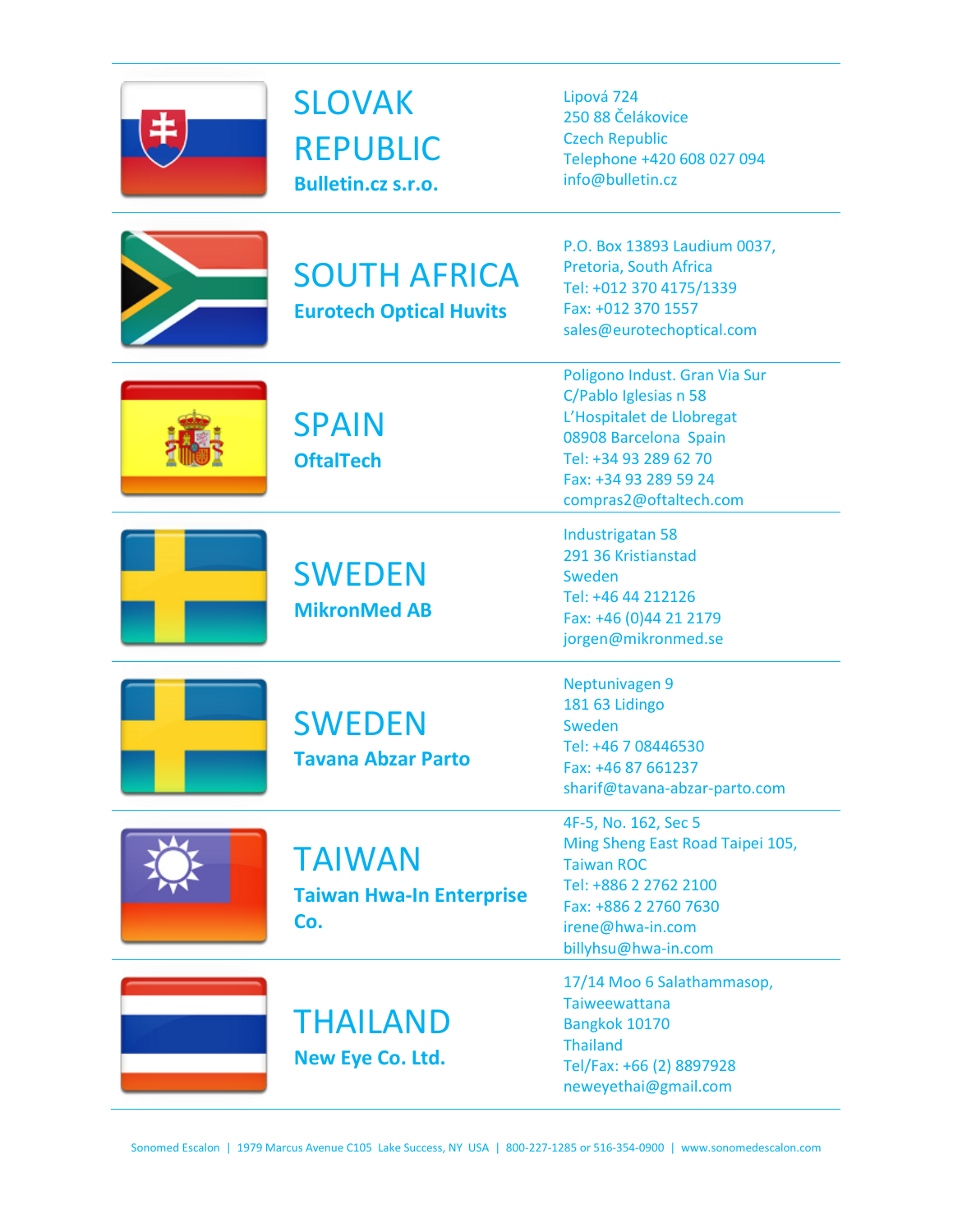| <b>TUNISIA</b><br><b>Optique Distribution Co.</b>                  | 5 Rue Djebel Lakhdae Bab<br>Saasoun, 1006 Tunis Tunisia<br>Tel: +216 1 571 320<br>Fax: +216 1 571 262<br>service.technique@optique-<br>dist.com.tn                                                           |
|--------------------------------------------------------------------|--------------------------------------------------------------------------------------------------------------------------------------------------------------------------------------------------------------|
| <b>TURKEY</b><br><b>Medisa Dis. Tic. Paz. Ltd.</b><br>Sti.         | Kosuyolu Mahallesi<br><b>Imail Pasa Sokak No 52</b><br>Kadikoy Istanbul 34718<br><b>Turkey</b><br>Tel: +90 216 545 9 545<br>Mob: +90 532 230 9 878<br>Fax: +90 216 545 9 666<br>medisa@medisa.com.tr         |
| <b>UKRAINE</b><br>Niva-Medservice Ltd.                             | 4 Serpovaya Street, Office 300<br>Kharkov 61166, Ukraine<br>Tel: +380 57 718 9798<br>Fax: +380 57 718 9796<br>info@nivamedservice.com<br>www.nivamedservice.com                                              |
| <b>UNITED ARAB</b><br><b>EMIRATES</b><br><b>Leader Healthcare</b>  | LIU #20, P.O. Box 341123<br>Silicon Oasis, Dubai, UAE<br>Tel: +971 4 3263980 (Dubai)<br>+971 2 6392005 (Abu Dhabi)<br>Fax: +971 4 3263984   +971 2<br>sthomas@leaderhealthcare.ae<br>www.leaderhealthcare.ae |
| <b>UNITED ARAB</b><br><b>EMIRATES</b><br><b>Atlas Medical FZCO</b> | C25, Dubai Airport Free Zone<br>PO Box 54304, Dubai, UAE<br>Tel: +971 4 2996444<br>Fax: +971 4 2996362<br>usha@atlasmedfzco.ae<br>www.atlasmedgroup.com                                                      |
| <b>UNITED</b><br><b>KINGDOM</b><br><b>Birmingham Optical</b>       | Unit 4<br><b>Gravelly Industrial Park</b><br>Birmingham, B24 8HZ<br><b>United Kingdom</b><br>Tel: +44 0808 123 2020<br>sales@birminghamoptical.co.uk<br>www.birminghamoptical.co.uk                          |
| <b>UNITED STATES</b><br><b>Sonomed Escalon</b>                     | <b>1979 Marcus Avenue</b><br>Lake Success, NY 11042<br><b>USA</b><br>Tel: 800-227-1285 or 516-254-0900<br>Fax: 516-354-5902<br>info@escalonmed.com                                                           |